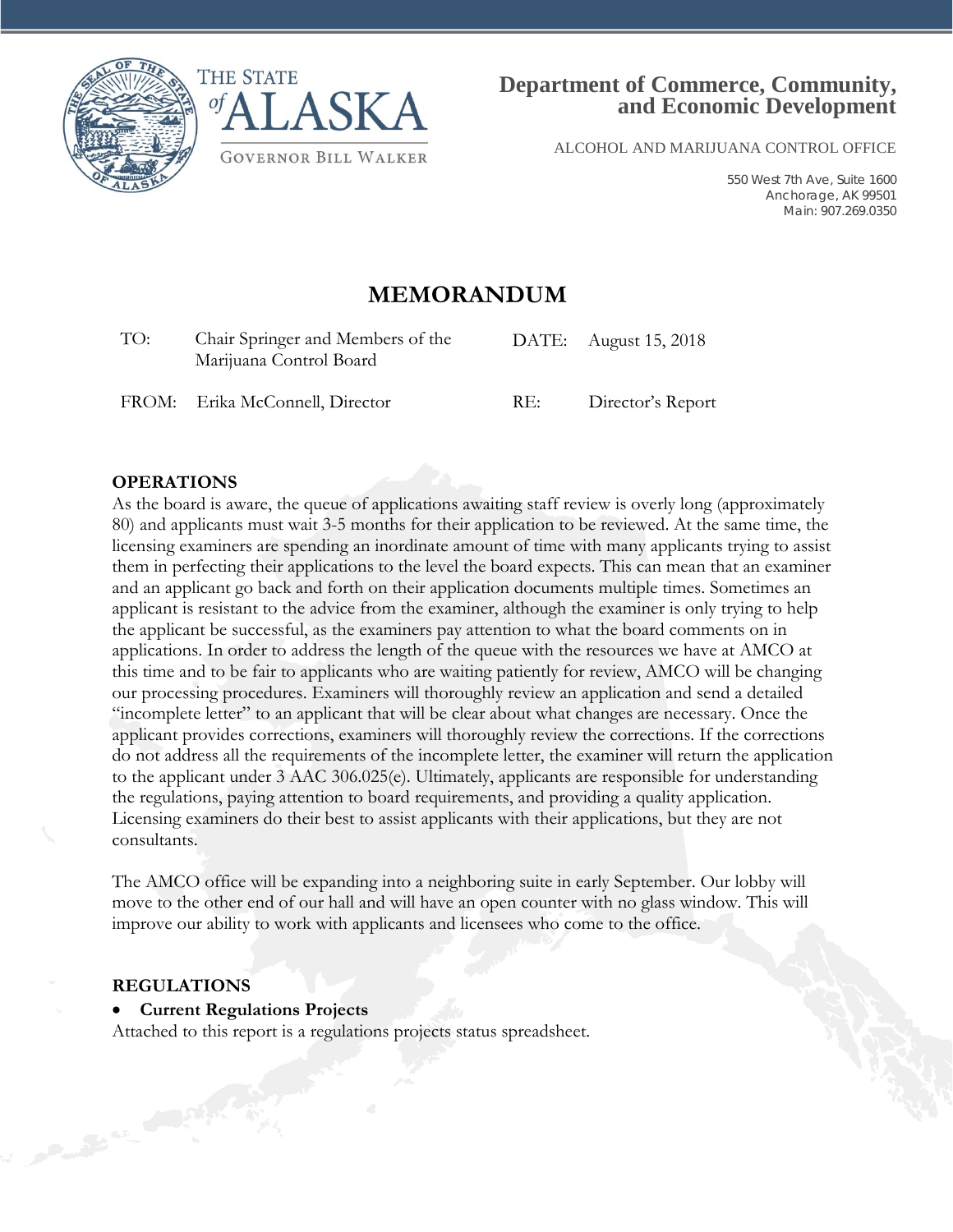McConnell/Director's Report MCB August 15, 2018 Page 2

### **SPECIFIC ISSUES Universal THC Symbol**

At the last meeting, the board asked for examples of universal THC symbols used in other states.



# **NEXT MEETINGS**

The next regularly scheduled MCB meeting is October 16-17 in Kenai. We are finding it challenging to identify a meeting location, so the location may change. Applications must be complete and any other documents for the board must be submitted to our office by September 28, 2018, to be on the October agenda.

# **STATISTICS**

| Sales |              |
|-------|--------------|
| May   | \$9,643,296  |
| June  | \$10,758,508 |
| July  | \$11,259,810 |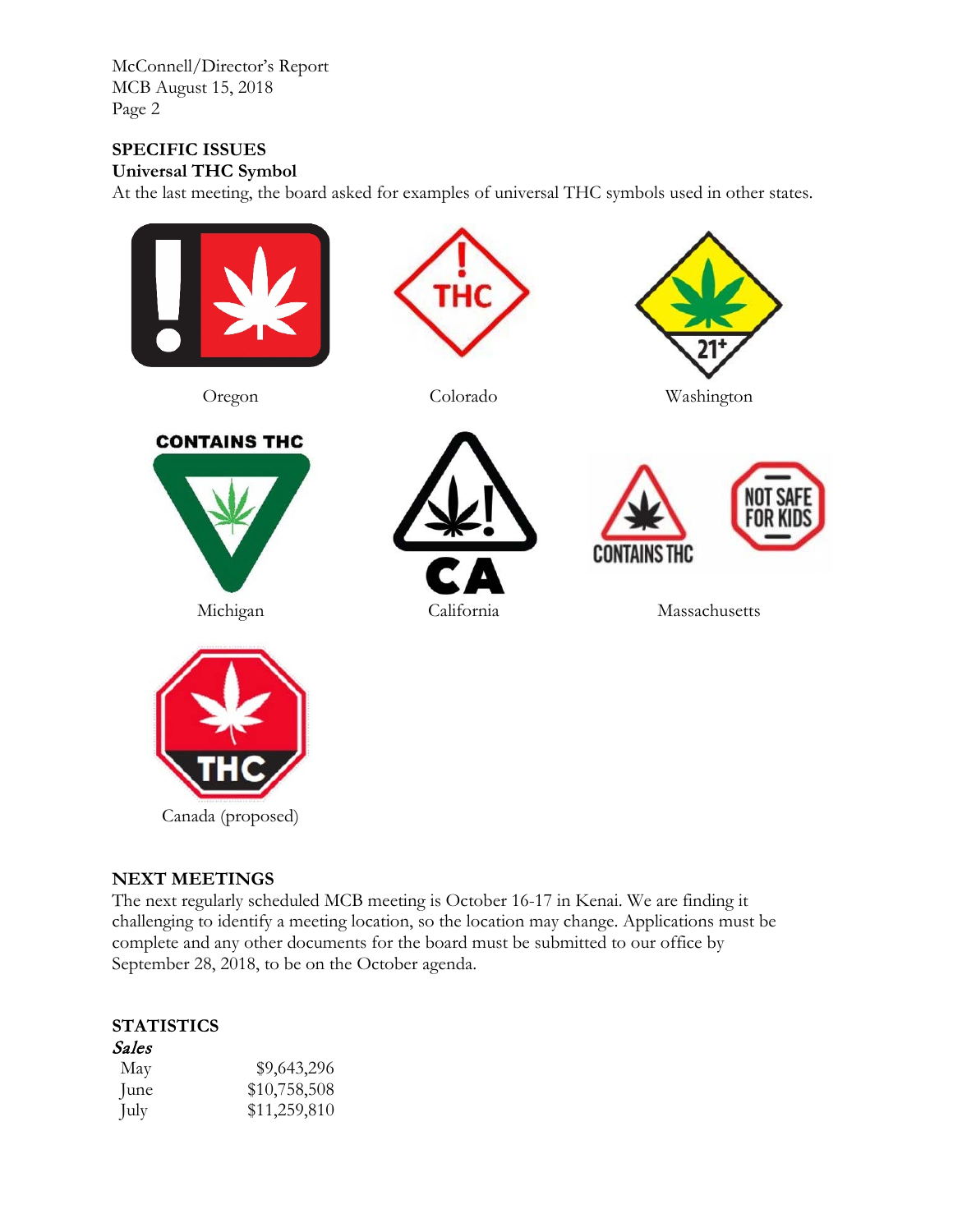McConnell/Director's Report MCB August 15, 2018 Page 3

| Total sales from program inception to 7/31/18: |  | \$122,484,039 |
|------------------------------------------------|--|---------------|
|------------------------------------------------|--|---------------|

# Taxes

| Month | $# of$ taxpayers | Taxes paid  |
|-------|------------------|-------------|
| April | 90               | \$1,063,847 |
| May   | 96               | \$1,180,349 |
| lune  | 100              | \$1,257,513 |

Total taxes from program inception to 6/30/18: \$12,843,656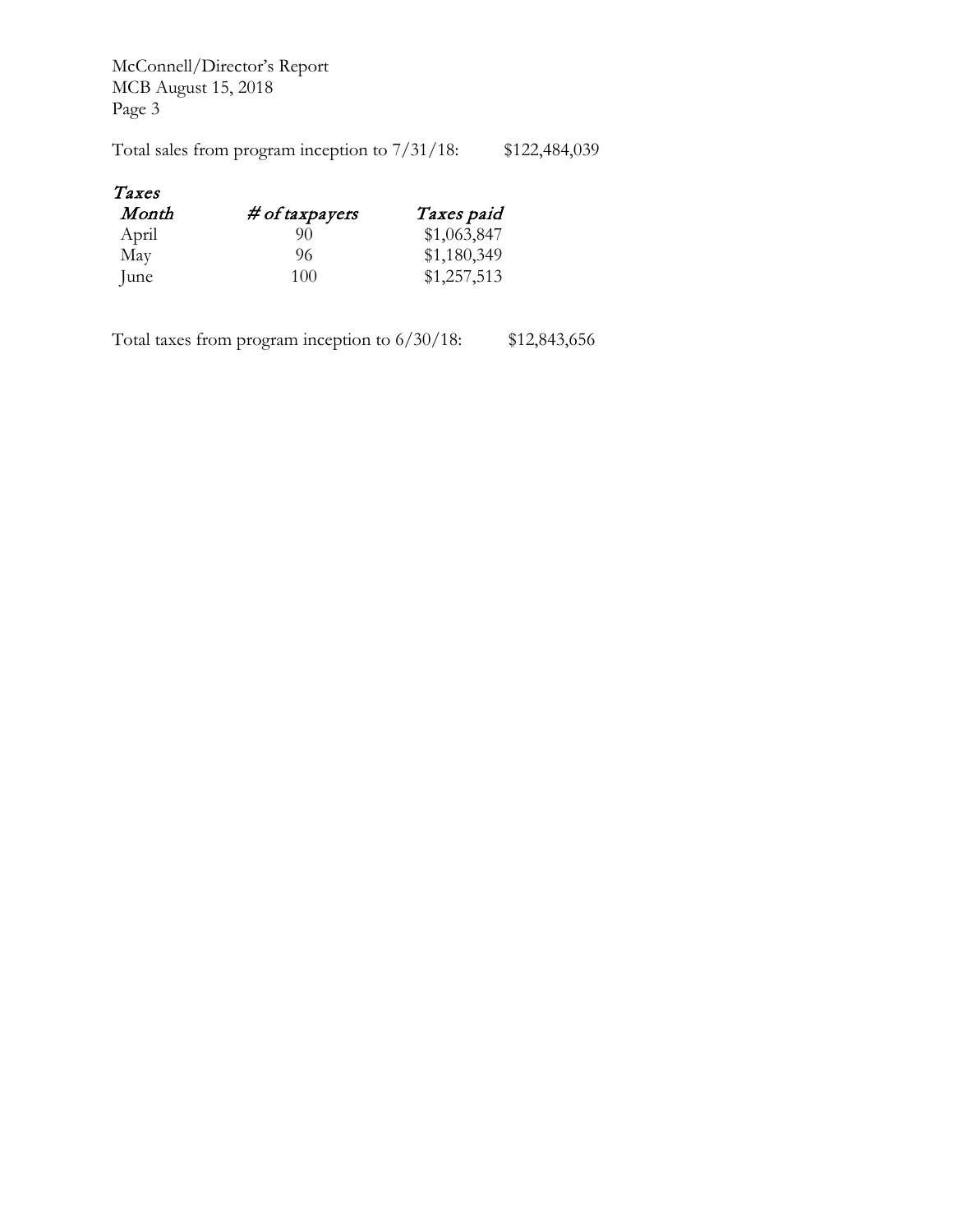# **MCB REGULATIONS PROJECTS**

| <b>DOL Project</b><br><b>Number</b> | <b>Topic</b>                                                                  | <b>Date Opened</b><br>by MCB | <b>Board</b><br>member<br>point | <b>Current Status/Notes</b>                               | <b>Date</b><br>Adopted<br>by MCB | <b>Effective</b><br>Date |
|-------------------------------------|-------------------------------------------------------------------------------|------------------------------|---------------------------------|-----------------------------------------------------------|----------------------------------|--------------------------|
|                                     |                                                                               |                              | person(s)                       |                                                           |                                  |                          |
| JU2015200669                        | <b>Omnibus Regulations</b>                                                    |                              |                                 | Adopted by board; filed with Lt Gov                       | 11/20/15<br>Pg 23                | 2/21/16                  |
| JU2016200436-1                      | Conduct of board meetings in alcohol                                          | $2/11/16$ pg 2               |                                 | Adopted by board; filed with Lt Gov                       | 7/6/16                           | 12/28/16                 |
| JU2016200436-2                      | [Reserved for anticipated future work]                                        |                              |                                 |                                                           |                                  |                          |
| JU2015201028                        | Onsite consumption                                                            | 2/11/16                      |                                 | Board voted not to continue project 2/2/17                | N/A                              | N/A                      |
| JU2016200617                        | Handler permits                                                               | 4/27/16;<br>2/2/17           |                                 | sent to Lt. Gov 4/20/18                                   | 1/25/18                          | 5/23/18                  |
| JU2016200611                        | <b>Testing</b>                                                                | $6/9/16$ pg 22               |                                 | signed by Lt. Gov. 6/5/17                                 | 4/5/17                           | 7/5/17                   |
| JU2016200610                        | Advertising requirements                                                      | $6/9/16$ pg 22               |                                 | vote to put out for comment failed 7/14/17                | N/A                              | N/A                      |
|                                     | Space planning and layout                                                     |                              | Schulte                         |                                                           |                                  |                          |
|                                     | Labeling and packaging                                                        |                              |                                 | Approved 7/14/17; rescinded 11/28(29?)                    | N/A                              | N/A                      |
| JU2016200612                        | Video surveillance (Schulte handout)                                          | 6/9/16 pg 22                 | Schulte                         |                                                           |                                  |                          |
| JU2016200609                        | Participation of outside entities - residency<br>requirements (BE handout)    | $6/9/16$ pg 22               | Emmett                          |                                                           |                                  |                          |
| JU2016200605                        | Waste disposal (Springer motion)                                              | $6/9/16$ pg 23               | Springer                        | Combined with waste disposal #2                           | N/A                              | N/A                      |
| JU2016200613                        | Retail store notices                                                          | 7/8/16 pg 16                 |                                 | signed by Lt. Gov. 6/22/17                                | 4/5/17                           | 7/22/17                  |
| JU2016200837                        | Requiring fingerprints for new owners                                         | 9/7/16                       |                                 | signed by Lt. Gov. 6/19/17                                | 4/5/17                           | 7/19/17                  |
| JU2016200838                        | What happens to existing licenses if local<br>gov opts out by ordinance       | 9/7/16                       |                                 | signed by Lt. Gov. 6/27/17                                | 4/5/17                           | 7/27/17                  |
| JU2016200839                        | DEC approval before acceptance of license<br>application (food safety permit) | 9/7/16                       |                                 | signed by Lt. Gov. 6/27/17                                | 4/5/17                           | 7/27/17                  |
|                                     | Advertisement; definition of<br>"advertisement" and "logo"                    | 12/7/16                      |                                 | Board took no action on proposal (2/2/17)                 | N/A                              | N/A                      |
| JU2017200165                        | Transportation                                                                | 2/2/17                       |                                 | signed by Lt. Gov. 9/11/17                                | 7/13/17                          | 10/11/17                 |
| JU2017200542                        | Quality control                                                               | 2/2/17                       |                                 | Signed by Lt Gov 4/25/18                                  | 11/29/17                         | 5/25/18                  |
|                                     | Notify AMCO of crime on licensed premises                                     | 5/15/17                      | Springer                        | Signed by Lt Gov 4/25/18                                  | 11/29/17                         | 5/25/18                  |
| JU2018200397                        | Waste disposal #2                                                             | 2/2/17                       |                                 | Voted out for public comment 7/14/17; posted              | 6/15/18                          |                          |
|                                     |                                                                               |                              |                                 | 8/17/17; cmts due 9/29/17; on 11/14 agenda;               |                                  |                          |
|                                     |                                                                               |                              |                                 | returned for more work 11/29/17; cmts due                 |                                  |                          |
|                                     |                                                                               |                              |                                 | 6/5/18; adopted 6/15/18; to DOL 7/9/18                    |                                  |                          |
| JU2017200548                        | <b>Onsite Consumption</b>                                                     | 3/7/17                       |                                 | Voted out for public comment on 7/14/17;                  |                                  |                          |
|                                     |                                                                               |                              |                                 | posted 8/21/17; cmts due 10/27/17; on 11/14               |                                  |                          |
|                                     |                                                                               |                              |                                 | agenda; referred to cmte and postponed to                 |                                  |                          |
|                                     |                                                                               |                              |                                 | April 2018 mtg 11/15/17; new draft on 4/4/18              |                                  |                          |
|                                     |                                                                               |                              |                                 | agenda; postponed to June '18; postponed to<br>August '18 |                                  |                          |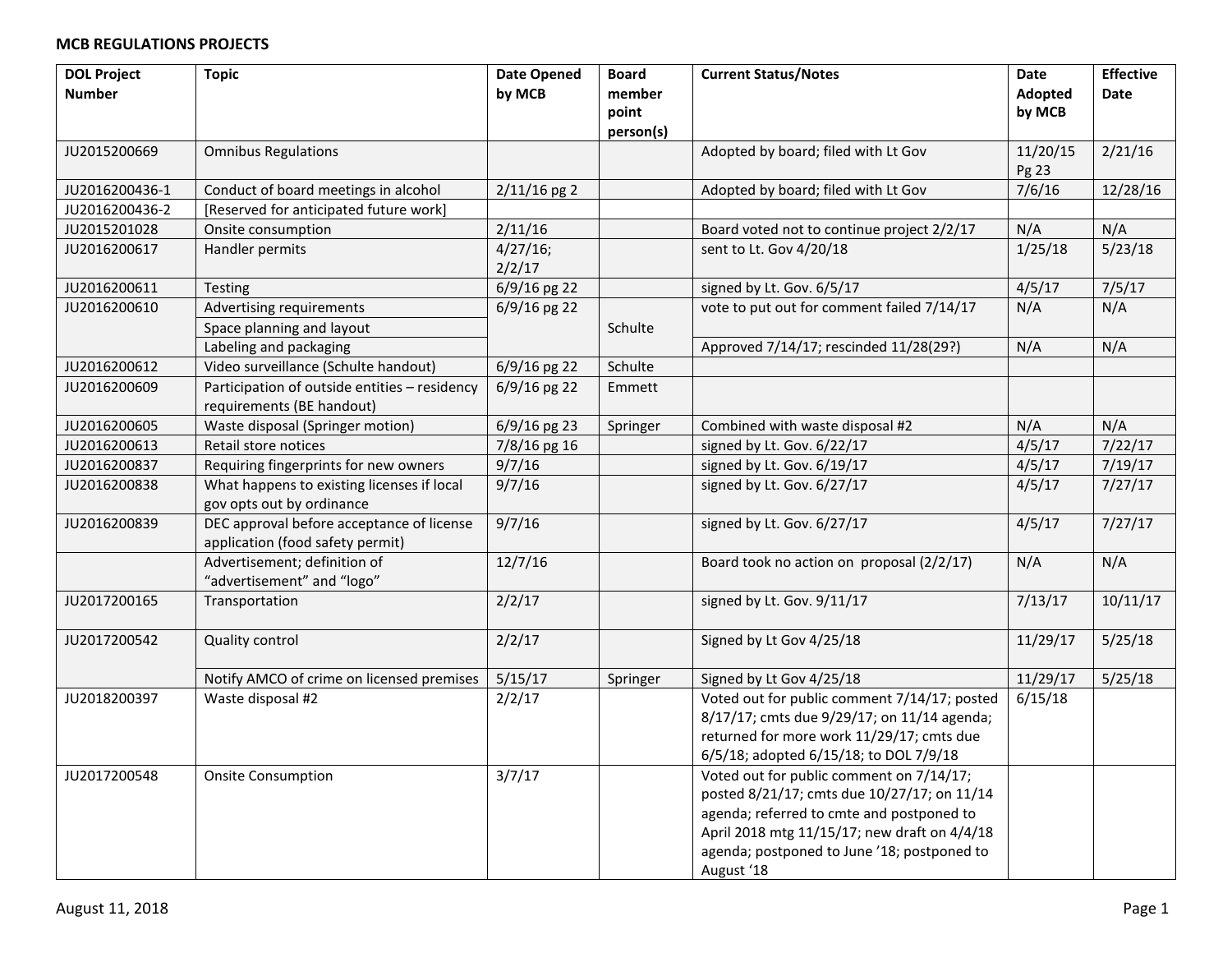# **MCB REGULATIONS PROJECTS**

| <b>DOL Project</b> | <b>Topic</b>                                | <b>Date Opened</b> | <b>Board</b> | <b>Current Status/Notes</b>                  | Date        | <b>Effective</b> |
|--------------------|---------------------------------------------|--------------------|--------------|----------------------------------------------|-------------|------------------|
| <b>Number</b>      |                                             | by MCB             | member       |                                              | Adopted     | <b>Date</b>      |
|                    |                                             |                    | point        |                                              | by MCB      |                  |
|                    |                                             |                    | person(s)    |                                              |             |                  |
| JU2018200370       | Plant count for new cultivators             | 4/5/17             |              | Voted out for public comment 7/14/17; posted | 6/15/18     |                  |
|                    |                                             |                    |              | 8/15/17; cmts due 9/22/17; on 11/14 agenda;  |             |                  |
|                    |                                             |                    |              | returned for more work 11/29/17; new draft   |             |                  |
|                    |                                             |                    |              | on 4/4/18 agenda; amended and voted out for  |             |                  |
|                    |                                             |                    |              | public comment 4/6/18; posted 4/26/18; cmts  |             |                  |
|                    |                                             |                    |              | due 6/1/18; adopted 6/15/18; to DOL 7/9/18   |             |                  |
| JU2017200536-1     | Require testing licensee to notify director | 5/15/17            | Springer     | Signed by Lt. Gov on 7/24/18                 | 11/29/17    | 8/23/18          |
|                    | of significant equipment failure            |                    |              |                                              |             |                  |
|                    | Separation distance                         | 4/5/17             | Springer     | Draft on 9/14 agenda; no action              | N/A         | N/A              |
| JU2017200477       | Timing of public objections                 | 5/15/17            | Emmett       | Signed by Lt. Gov on 11/28/17                | 9/15/17     | 12/28/17         |
|                    | Local government jurisdiction               |                    |              |                                              |             |                  |
| JU2017200533       | Revise definition of "direct or indirect    | 5/15/17            | Springer     | Voted out for public comment 7/14/17; posted | N/A         | N/A              |
|                    | financial interest" at 3 AAC 306.015(e)     |                    |              | 8/14/17; cmts due 9/29/17; on 11/14 agenda;  |             |                  |
|                    |                                             |                    |              | failed 11/29/17                              |             |                  |
|                    | "Advertisement" and "promotional            |                    | Mlynarik;    | Voted out for public comment 7/14/17; posted | 6/15/18     |                  |
|                    | activities"                                 |                    | Miller       | 8/14/17; cmts due 9/29/17; on 11/14 agenda;  |             |                  |
|                    |                                             |                    |              | referred to cmte 11/29/17; amended and       |             |                  |
|                    |                                             |                    |              | voted out for public comment 4/6/18; posted  |             |                  |
|                    |                                             |                    |              | 4/26/18; cmts due 6/1/18; adopted 6/15/18;   |             |                  |
|                    |                                             |                    |              | to DOL 7/9/18                                |             |                  |
| JU2017200827       | Allow licensees to participate in trade     | 5/15/17            | Emmett       | Signed by Lt. Gov 7/12/18                    | $1/25/18$ & | 8/11/18          |
|                    | shows                                       |                    |              |                                              | 5/7/18      |                  |
|                    | Require corporation bylaws                  | 9/14/17            | Jones        | Signed by Lt. Gov 7/12/18                    | 1/25/18     | 8/11/18          |
|                    | Multiple businesses on a lease              |                    |              |                                              | 1/25/18     | 8/11/18          |
|                    | Removal of affiliates                       |                    |              |                                              | 1/25/18     | 8/11/18          |
|                    | Charging for multiple inspections           | 9/14/17            |              | Signed by Lt. Gov 7/12/18                    | 1/25/18     | 8/11/18          |
|                    | Local gov approval of odor emissions        | 9/14/17            | Springer     | Signed by Lt. Gov 7/12/18                    | 1/25/18     | 8/11/18          |
| JU2018200331.003   | Revise definition of "recreation or youth   | 5/15/17            | Miller       | Draft on 7/12 agenda; sent back to drawing   |             |                  |
|                    | center"                                     |                    |              | board; new draft on 4/4/18 agenda; voted out |             |                  |
|                    |                                             |                    |              | for public comment 4/6/18; posted 4/19; cmts |             |                  |
|                    |                                             |                    |              | due 6/1; tabled to August                    |             |                  |
| JU2018200331.002   | Extend video storage retention time         | 11/14/17           | Springer     | Draft on 4/3/18 agenda; voted out for public |             |                  |
|                    |                                             |                    |              | comment 4/6/18; posted 4/19; cmts due 6/1;   |             |                  |
|                    |                                             |                    |              | amended and put out for comment 6/15/18;     |             |                  |
|                    |                                             |                    |              | cmts due 9/7/18                              |             |                  |
| JU2018200331.001   | Date of issuance of handler permits         | 1/25/18            | Jones        | Signed by Lt Gov 8/8/18                      | 6/15/18     | 9/7/18           |